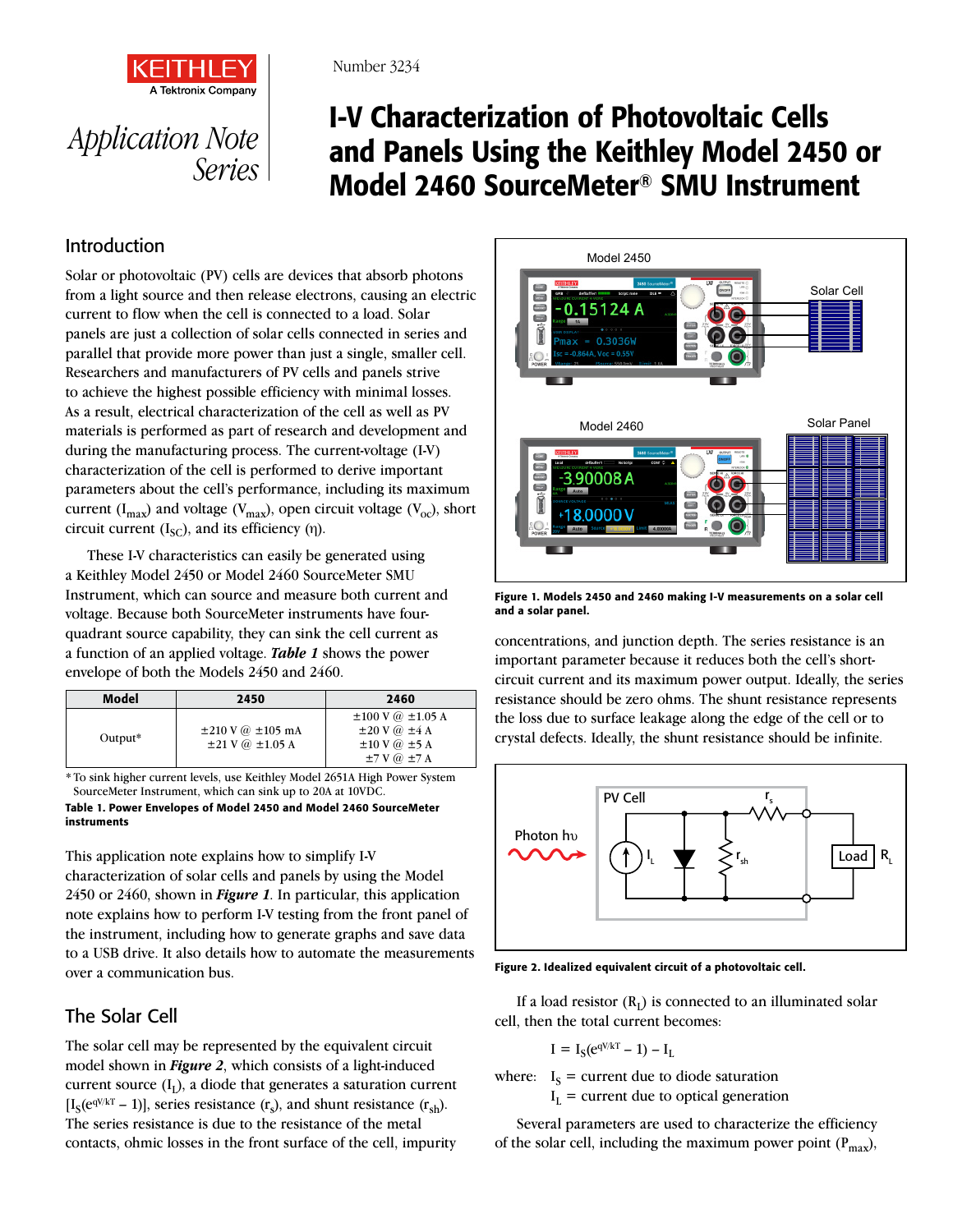the short circuit current  $(I_{\rm sc})$ , and the open circuit voltage  $(V_{\rm oc})$ . These points are illustrated in *Figure 3*, which shows a typical forward bias I-V curve of an illuminated solar cell. The maximum power point  $(P_{max})$  is the product of the maximum cell current  $(I_{\text{max}})$  and the voltage  $(V_{\text{max}})$  where the power output of the cell is greatest. This point is located at the "knee" of the curve.



Figure 3. Typical forward bias I-V characteristics of solar cell.

#### Using the SourceMeter as an Electronic Load

As illustrated in *Figure 4*, when a load is connected to the output of an illuminated solar cell, a current will flow.

When the illuminated PV cell is connected to the output terminals of the Model 2450 or Model 2460, the SourceMeter instrument will sink the current. In other words, the SourceMeter instrument becomes the load. As a result, the measured current is negative.

#### Making Connections to the Solar Cell or Solar Panel

The solar cell or panel is connected to the Model 2450 or 2460 as shown in *Figure 5*. A four-wire connection is made to eliminate the effects of the lead resistance. When connecting the leads to the solar cell, the Force LO and Sense LO connections are made to the cathode terminal. The Force HI and Sense HI connections are made to the anode. Make the connections as close as possible to the cell to prevent the resistance of the solar cell's terminals from affecting the measurement accuracy.



Figure 4. A SourceMeter instrument acts as an electronic load when connected to an illuminated PV cell.



Figure 5. Connections from the SourceMeter instrument to the solar cell or panel.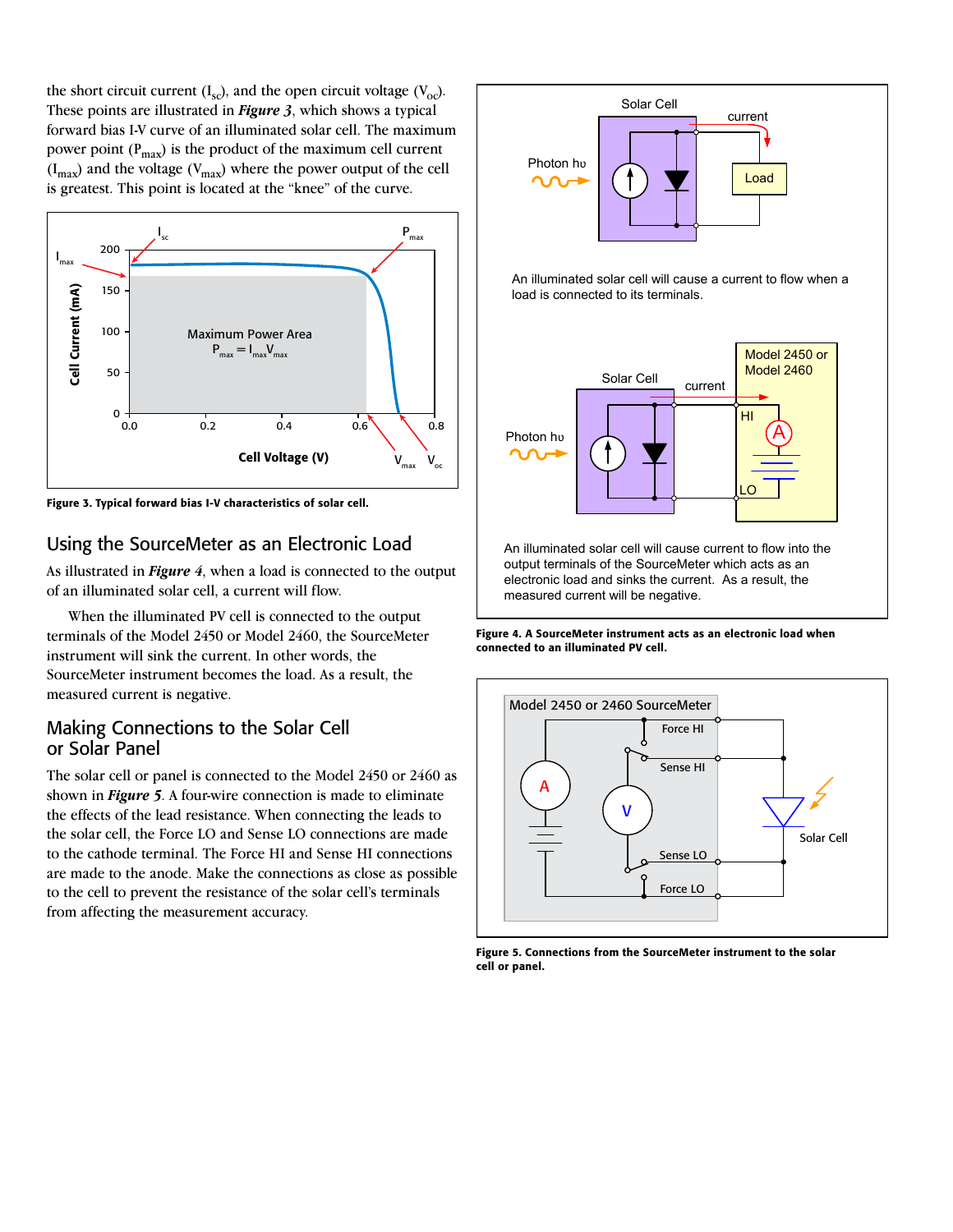#### Generating, Plotting, and Saving I-V Sweeps Using the User Interface in Three Easy Steps

The I-V sweep of a PV cell or panel can be accomplished from either the front panel or over the bus. Just a few key strokes are needed to generate, graph, and save the data to a USB drive. Here are the three easy steps to generate and graph a voltage sweep and then save the data to a USB drive.

| <b>Description</b>                | <b>Key Strokes</b>                                                                                                                                     |  |  |  |
|-----------------------------------|--------------------------------------------------------------------------------------------------------------------------------------------------------|--|--|--|
| Reset instrument to default state | Menu key $\rightarrow$ Manage System $\rightarrow$ Reset                                                                                               |  |  |  |
| Set to source V and measure I     | Home key $\rightarrow$ Function key $\rightarrow$<br>Source V Measure I                                                                                |  |  |  |
| Set to four-wire sense            | Menu key $\rightarrow$ Measure Settings $\rightarrow$<br>Sense Mode $\rightarrow$ 4-Wire Sense                                                         |  |  |  |
| Configure sweep parameters        | Menu key $\rightarrow$ Source Sweep<br>• Set desired Start, Stop, and Step V<br>• Scroll down and set Source Limit<br>• Press Generate to create sweep |  |  |  |
| Execute I-V sweep                 | Home key $\rightarrow$ Trigger key                                                                                                                     |  |  |  |

#### Step 2. Viewing the Graph

To view the data graphically, press the MENU key and then the Graph button. The graph of the I-V sweep will automatically be displayed. To repeat the graph, just press the TRIGGER key.

*Figure 6* shows the I-V curve of an illuminated PV panel generated by the Model 2460.

| Graph                                                                   | Data | <b>Scale</b> | $IDLE$ $\rightarrow$ |
|-------------------------------------------------------------------------|------|--------------|----------------------|
|                                                                         |      |              |                      |
| $+0.504A$                                                               |      |              |                      |
| +0.000A                                                                 |      |              |                      |
| $-0.504A$                                                               |      |              |                      |
| $-1.009A$                                                               |      |              |                      |
| $-1.513A$                                                               |      |              |                      |
| $-2.018A$                                                               |      |              |                      |
| $-2.522A$                                                               |      |              |                      |
| $-3.027A$                                                               |      |              |                      |
| $-3.531A$                                                               |      |              |                      |
| $-4.036A$                                                               |      |              |                      |
| +00.00V +02.39V +04.79V +07.19V +09.59V +11.99V +14.39V +16.79V +19.19V |      |              |                      |
| X: defbuffer1: Source<br>XScale: 2.400V/DIV                             |      |              |                      |
| Y: defbuffer1: Measure LIN<br>YScale: 504.6mA/DIV                       |      |              |                      |

Figure 6. Solar panel I-V sweep generated on the graph screen of the Model 2460.

#### Step 3. Saving the Data to a USB Drive

To save the I-V data to a USB drive, just insert a USB drive, press the MENU key, select Data Buffers, press the desired buffer, and then SAVE TO USB. Enter the name of the file. The data will be saved in a .csv format so it can later be downloaded to a spreadsheet and analyzed.



Figure 7. Saving data to a USB drive.

#### Automating I-V Measurements with Remote Programming

Both the Model 2450 and 2460 can be remotely controlled by using either SCPI or TSP commands with the flexibility of a LAN, USB, or GPIB interface. An example of how to program the Model 2460 to automate I-V characteristics on a PV panel was performed using a polycrystalline silicon solar panel. For this particular test, the Model 2460 was programmed to sweep voltage from 0V to 20V in 115 steps and to measure the resulting current in a four-wire configuration. The TSP code to perform this test is listed in Appendix A and the SCPI code is listed in Appendix B. The results of graphing the I-V characteristics of this cell are shown in *Figure 8*. Notice the test on the solar panel was executed with light (Light ON) and in the dark (Light OFF). As previously discussed, the measured current in the "Light ON" graph is negative because the Model 2460 is sinking current. If desired, the curve can easily be inverted in the spreadsheet.



Figure 8. Solar cell I-V sweeps generated by Model 2460.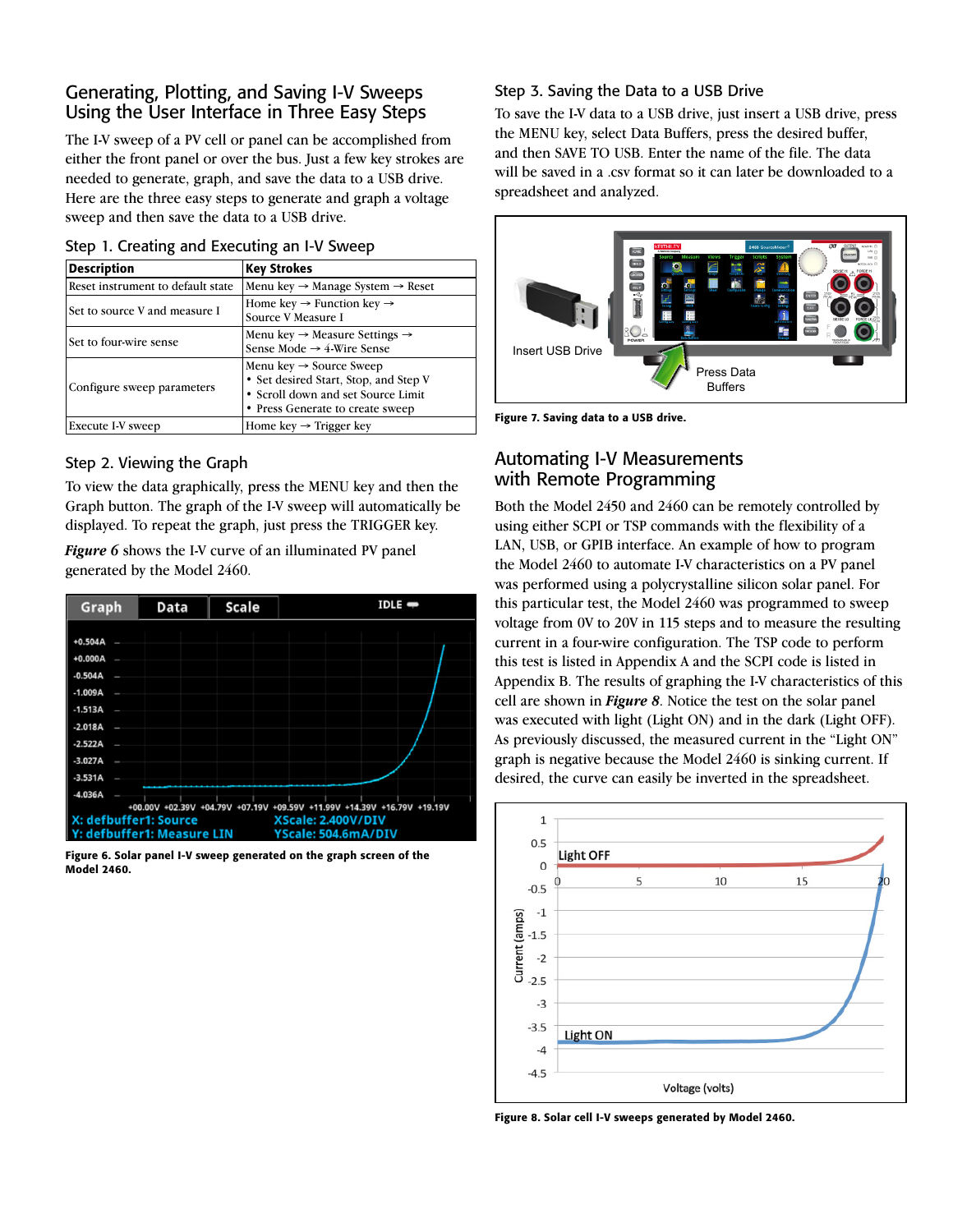In addition to automating the I-V measurements over the bus, the Models 2450 and 2460 can display the derived maximum power ( $P_{max}$ ), short circuit current ( $I_{sc}$ ), open circuit voltage  $(V<sub>oc</sub>)$ , or other user-derived calculations on its user interface. *Figure 9* shows the results of programming the Model 2450 to display the parameters of a solar cell on its large, easy-toread display.



Figure 9. The 2450 display indicates maximum power ( $P_{max}$ ), short circuit current  $(I_{sc})$ , and open circuit voltage  $(V_{oc})$ .

#### Appendix A: Example TSP Code

The following example TSP code is designed to be run from Keithley Instruments' Test Script Builder (TSB) software. TSB is a software tool that can be downloaded from the Keithley website (www.keithley.com) that can be used with both the Model 2450 and 2460. To use other programming environments, you will need to change the example TSP code. In this particular example for the Model 2460, the voltage is swept from 0V to 20V in 115 steps. The current and voltage readings are stored in the default buffer, defbuffer1. The maximum power, short circuit current, and open circuit voltage are determined and displayed on the Model 2460 front panel. To use this code with the Model 2450, you will need to change the current and voltage levels.

The default command set for the Model 2450 and 2460 is set to SCPI. To change the command set to TSP commands, press MENU -> Settings -> Command Set. Select TSP commands.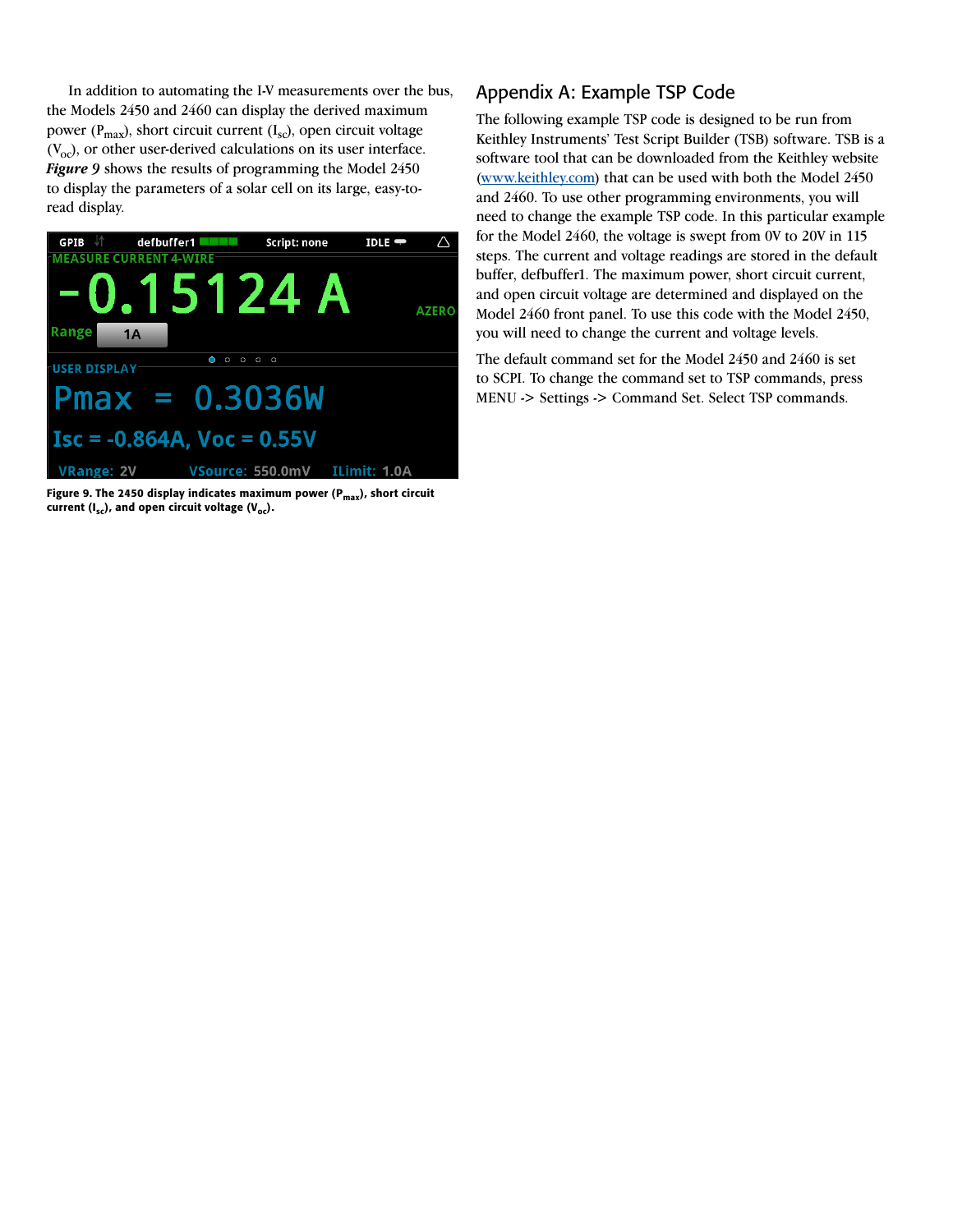```
num = 115
--Reset the instrument and clear the buffer
reset()
--Set source and measure functions
smu.measure.func = smu.FUNC DC CURRENT
smu.source.func = smu.FUNC_DC_VOLTAGE
--Measurement Settings
smu.measure.terminals = smu.TERMINALS_FRONT
smu.measure.sense = smu.SENSE_4WIRE
smu.measure.autorange = smu.ON
smu.measure.nplc = 1
--Source Settings
smu.source.highc = smu.OFF
smu.source.range = 20
smu.source.readback = smu.ON
smu.source.highc = smu.OFF
smu.source.ilimit.level = 4
smu.source.sweeplinear('SolarCell', 0, 20, num, 0.05)
--Start the trigger model and wait for it to complete
trigger.model.initiate()
waitcomplete()
--Define initial values
voltage = defbuffer1.sourcevalues
current = defbuffer1
isc = current[1]
mincurr = current[1]
imax = current[1]voc = voltage[1]
vmax = voltage[1]
pmax = voltage[1]*current[1]
--Calculate values
for i = 1, num do
       print(voltage[i], current[i], voltage[i]*current[i])
        if (voltage[i]*current[i] < pmax) then
                pmax = voltage[i]*current[i]
               imax = current[i] vmax = voltage[i]
        end
       if math.abs(current[i]) < math.abs(mincurr) then
               voc = voltage[i]
       end
end
pmax = math.abs(pmax)
imax = math.abs(imax)
print("Pmax = ", pmax, ", Imax = ", imax, ", Vmax = ", vmax, ", Isc = ", isc, ", Voc = ", voc)
--Display values on 2460 front panel
display.changescreen(display.SCREEN_USER_SWIPE)
display.settext(0, string.format("Pmax = %.4fW", pmax))
display.settext(1, string.format("Isc = %.4fA, Voc = %.2fV", isc, voc))
```
--Define number of points in sweep